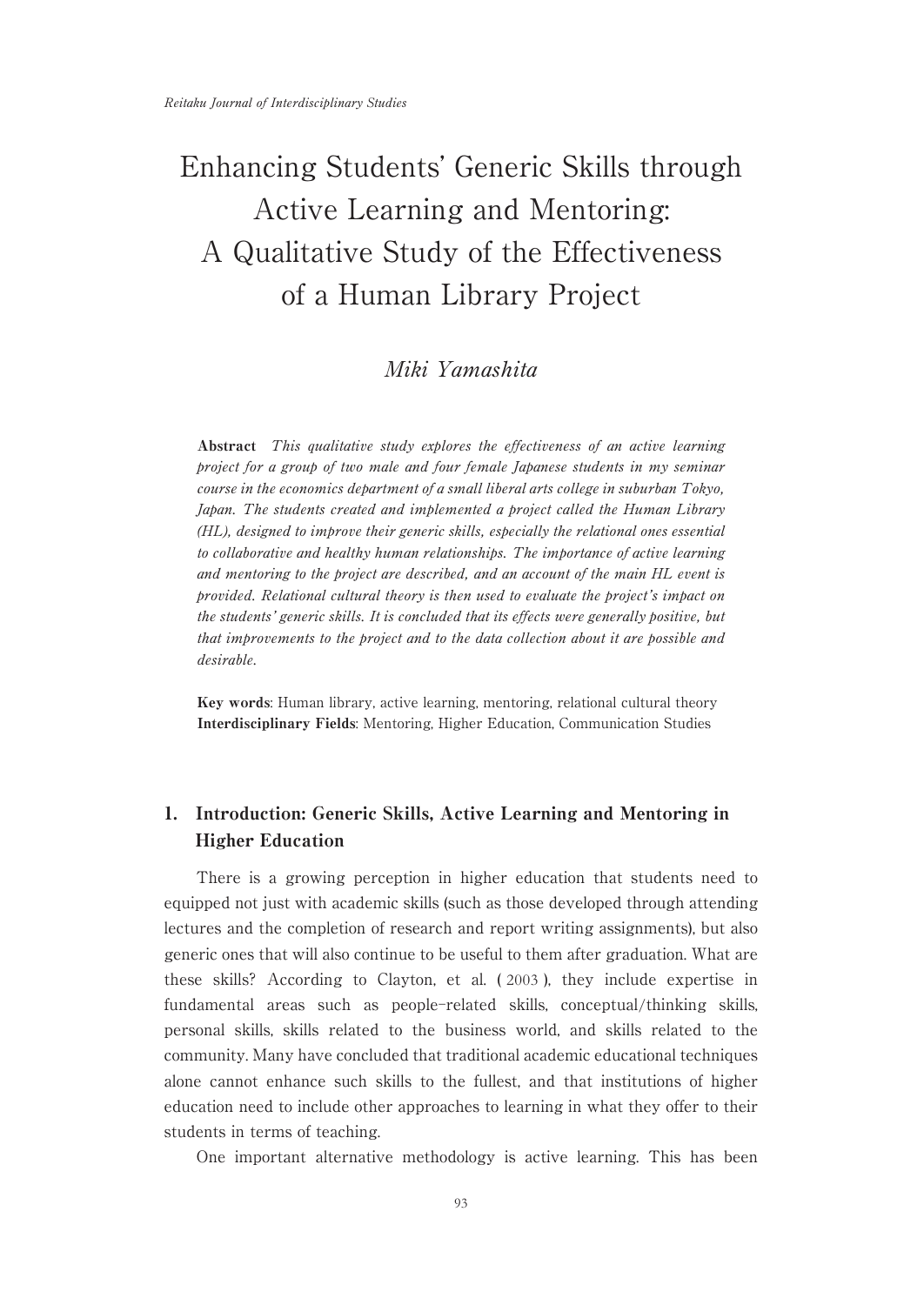#### RJIS[Vol. 24, 2016]

promoted as a practice that goes beyond traditional pedagogies such as the banking concept of education whereby the teacher transmits knowledge to students to guide them toward an instructional goal ( Freire, 1972, 1999 ). The aims and techniques of active learning differ markedly from this approach. Its goal is to enhance students' perceptive, ethical, social, educational, cognitive, and experiential competencies-in other words, their generic skills (Monbu-kagaku-sho, 2012). Some have sought to trace the lineage of this pedagogy back to the work of Vygotsky (1978) and Piaget (1983), in whose writings they discern the belief that students' learning occurs through communication and interaction with their teacher and classmates in the context of purposeful activities such as group work, presentations, and discussion, which can of course be based on more traditional activities like academic research. Whatever its lineage, it cannot be denied that the central feature of the active learning approach is that it is process oriented rather than goal oriented.

In such a context, the role of the teacher undergoes a subtle redefinition, and the need for new instructional skills becomes apparent. Perhaps the most important ones here are mentoring skills, which are necessarily rather more wide-ranging than those required by conventional teaching. True mentoring is " a complex process that supports a mutual enhancement of independent and critically reflective thinking" (Galbraith, 2003, p. 9), so rather than merely giving advice, mentoring aims to enhance not only the total teaching and learning process, but also to create a supportive and open academic climate (Galbraith, 2003). Since the aim of mentors is to support, guide and provide counsel to the less experienced to facilitate their careers (Kram, 1988), there is no single template for them to follow; mentoring relationships in fact vary considerably in context and communication style. According to the definition offered by Zelditch ( 1990 ), mentors can combine a variety of roles, including those of: advisors, people with career experience willing to share their knowledge; *supporters*, who can give emotional and moral encouragement; *tutors*, who can give specific feedback on a student's performance; *masters*, in the sense of an employer to whom the student is apprenticed; *sponsors*, sources of information about and aid in obtaining opportunities; and *role models*, demonstrating by example the kind of person an academic should aspire to become.

Of all the opportunities for learning available in institutions of higher education, it is perhaps the seminar that offers the most favorable conditions for the development of students' generic skills through active learning and the presence of a mentor. It is for this reason that I began to experiment with these approaches and decided to use the Human Library project as a means to enhance the generic skills of my seminar students. This paper describes the implementation of that project and assesses the degree of success that it enjoyed based on the following research question; in what ways the students' generic skills were enhanced through active learning and mentoring during Human Library project.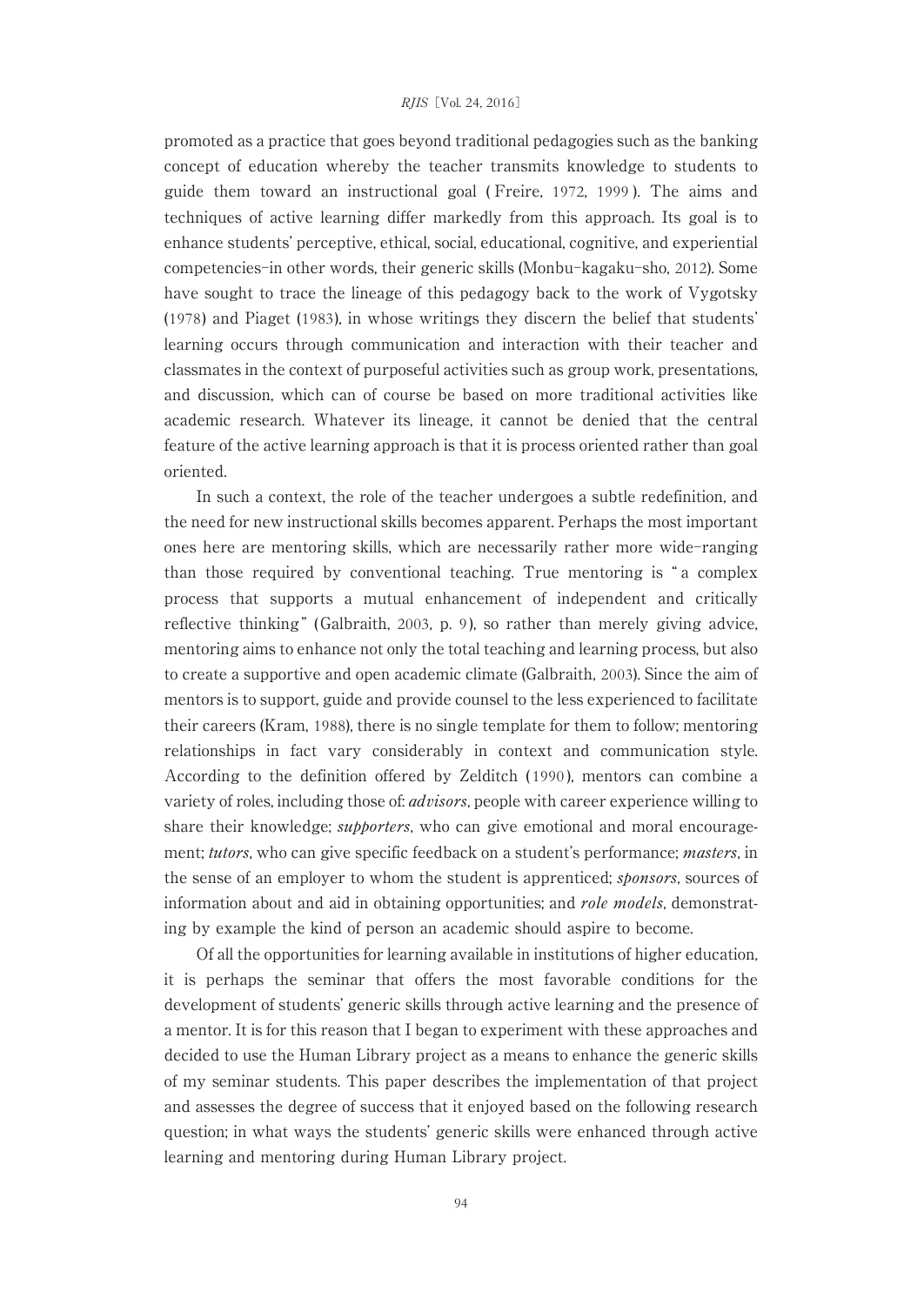# 2. Developing Generic Skills, Active Learning and Mentoring in an Undergraduate Seminar

At my university in suburban Tokyo, students entering the third year of their four-year program are encouraged to choose a seminar course that lasts for two entire academic years. The format of the seminar is not like that of other content courses in which students spend their time listening to lectures, making notes and taking exams in a large classroom. Instead, a small group, ranging from six to twelve in number, works closely together for their final two undergraduate years. This allows for a much interactive environment in which students can create deeper and warmer relationships with their peers as well as with the teacher offering the seminar.

Over the course of the first three years that I conducted such a seminar, the feeling grew in me that my students' generic skills were not improving as much as I wished, and I was also aware that the atmosphere of the group was not as collaborative as it could have been. I gradually realized that my approach was lacking in certain ways. I had begun by using traditional methods in structuring the seminar: third year students were encouraged to read textbooks, write up their findings and present them to the group; then, in the fourth year, they each decided on their own topic for research and wrote a thesis on it. Those with experience of guiding students in such enterprises will know that not all of them are equally enthusiastic about the process of writing a thesis, and that these days a supervisor has to be aware of challenges posed by the internet, such as exactly where and how the line between proper citation and plagiarism needs to be drawn. Unless one is very careful, such issues can make the teacher-students relationship a somewhat dry and distant one.

It also began to be clear to me that for a number of my students, the enhancing of their generic skills was at least as important to them as acquiring research and thesis writing competencies, since their proximate goal was not a postgraduate degree, but a career in business. I therefore began to search for activities that would give greater scope for the development of their generic skills, especially relational skills that would increase their capacity to form and sustain collaborative and healthy human relationships (a bonus here being that success would help to alter the atmosphere of the seminar itself). At the same time, I was aware that this turn towards active learning would make new demands on me, in particular pushing me to acquire the mentoring skills that are indispensible to the creation of a genuinely interactive and collaborative learning environment. However, first, I needed to settle on a particular active learning project, and in due course I decided to experiment with the Human Library to see whether it would meet the needs of my students.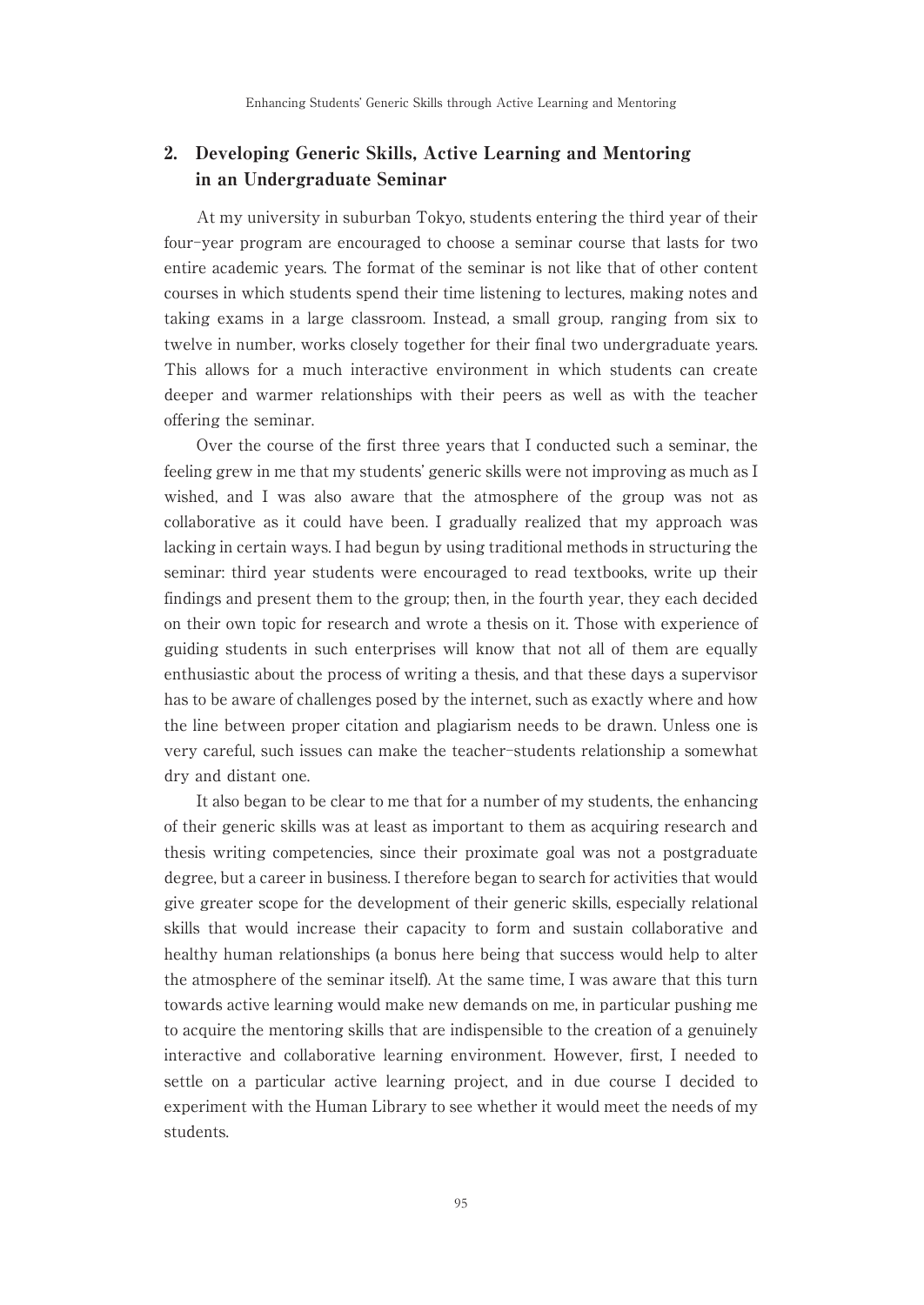# 3. The Nature and Advantages of the Human Library as an Active Learning Project

The concept the Human Library (HL) originated in Denmark in 2000 and has since spread to more than 60 countries (Tsuboi, 2012). Its essence is to provide a space for dialogue between a Living Book ( a teller, drawn from the local community), and a Borrower who "reads" the Living Book. In selecting the Living Books to be borrowed, the project had the broad aims of reducing prejudice and encouraging mutual understanding between people by combating stereotypical, prejudiced views about age, sex and cultural background.

One of the HL's principal attractions for me was that it could be organized and implemented by the students themselves, allowing them to take center stage as active learners and leaving me free to focus on the development of their generic skills by taking on the various roles of a mentor described above. The students were to be in charge of the whole project from the planning stages onwards, conducting it themselves and then reflecting on it. They would act as Librarians in seeking out and selecting people willing to act as Living Books by asking them to recount their life experiences. They would then ask them to write out synopses of their stories, being mindful not to cause mental hurt to the Living Books in the process of getting them to disclose their personal stories. The students ' entire experience of working as a team to coordinate the project, together with their individual experiences of interacting with the Living Books, allowed them to create quality collaborative relationships both among themselves and with others outside the group. It was, therefore, hoped that they would have multiple opportunities to develop generic skills, particularly relational ones.

# 4. The Preparatory Stage of the Human Library Project: The Role of Mentoring

For these reasons I decided to begin working with a group of six third year students (four female and two male) on a trial HL project. This was a test not only for the students, but also for me; during the months when the students were preparing all that was needed for the main HL event in July 2015, as mentor I had to learn to play the various roles noted above, those of advisor, supporter, tutor, master, sponsor, and role model.

As an *advisor*, I used my own career experience to share with the students my understanding of the essential nature of teamwork and leadership. I always had them work as a team and emphasized the importance of reporting and consulting with all its members. I also hosted small parties outside the classroom for team building purposes, and it was noticeable how after every one of these, the team members became closer to one another, which made cooperation between them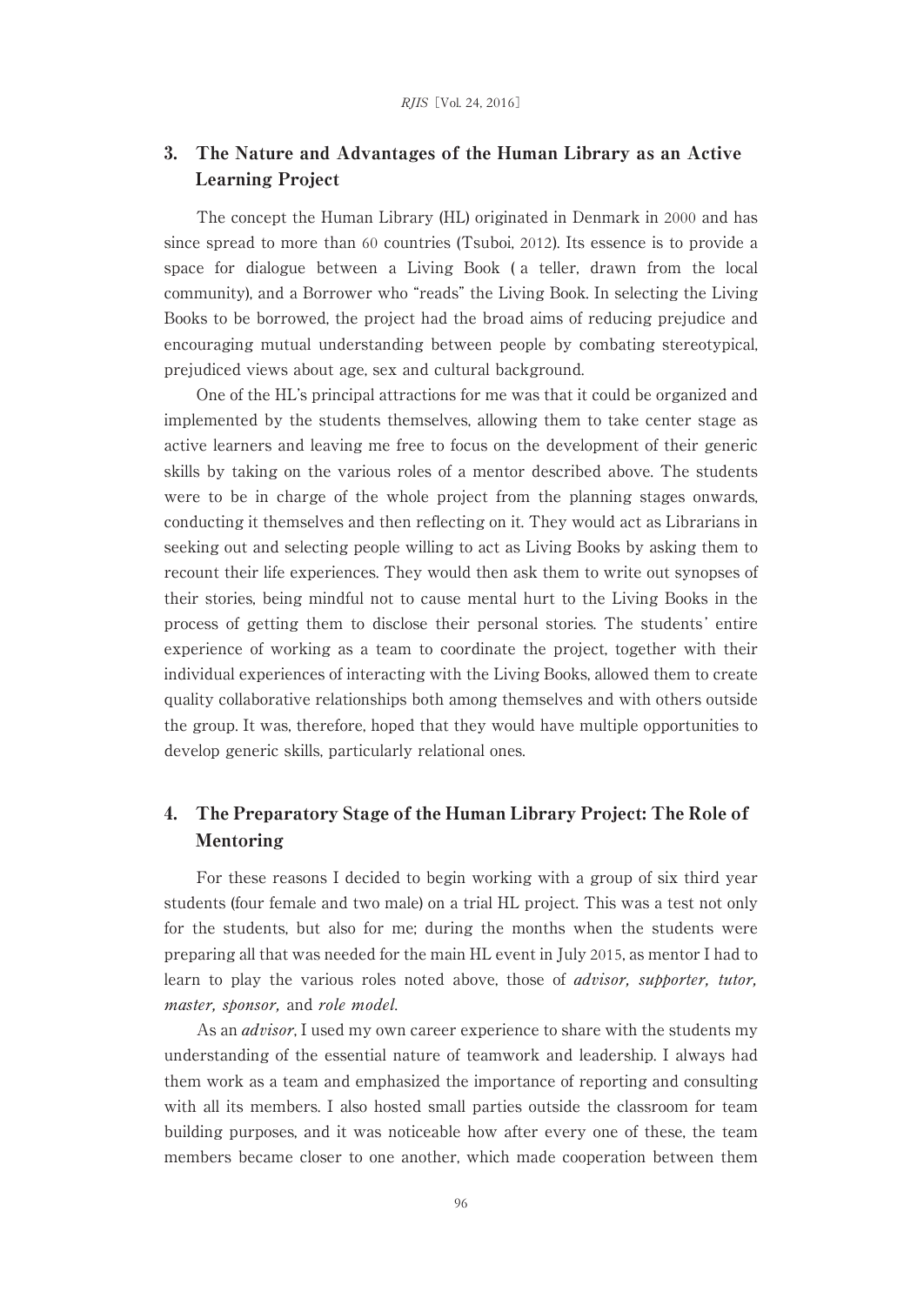easier. The stronger the bonds between them became, the more deeply they were able to learn from one another. I also advised individual students on the kind of leadership roles that they could take on, again based on my own career experience (see section 6-4 below).

As a *supporter*, I tried to give as much emotional and moral encouragement to the students as possible, both when we met and when communicating by email or via LINE. Frequent feedback of this kind is important to create and sustain motivation, so I took every chance to comment on their reflection notes, for example, using these opportunities to acknowledge their uniqueness, and individual talents and skills. This helped the students select the particular role for which they were best suited, making them more aware of their unique talents that could be used to make the group work more creatively.

As a *tutor*, I taught them how to write appropriate emails to the Living Books. I first provided them with a sample message that they could use as a template, and then gave specific feedback on the draft messages that they produced themselves before these were sent to the Living Books. Once the process of communication had begun, I kept an eye on it and gave further advice when needed, taking care to praise the students' efforts and making my comments as positive as possible when editing their writing.

As a *sponsor*, I acted to provide sources of information about the project and helped them gain opportunities to prepare themselves to run it effectively. Thus to enhance their understanding of the HL concept by showing them a concrete example of it, I accompanied them to an HL event organized by an NPO on 11 April, 2015. By observing and then reflecting on their feelings about this experience as a group over dinner after the event, they began to see their path more clearly. It as the first time they had ever been to such a meeting and they were all very nervous beforehand, but I knew it was vital for them so I just went ahead with it.

I tried to be a good *role model* by providing an academic environment in which the students could move from theory to practice and back again throughout the project. To achieve such an outcome, the teacher-student relationship needs to be "power-with" rather than "power-over." In a reflection note, I reminded myself of my own experience of taking an online course in the U. S., which had taught me how positive messages from an instructor had motivated me as a student to keep working in a distance learning environment, something that is just as necessary when contact is face-to-face.

As mentor, I constantly monitored both myself and the students to assess the quality of my mentoring; based on the data I collected, I reflected regularly on what was going well and what was not. This helped me to recognize and acknowledge how what I was doing had an influence on my students' behavior; I could then identify what aspects of my mentoring needed to be improved. For example, changes in the students ' energy levels were linked to the way I, as mentor,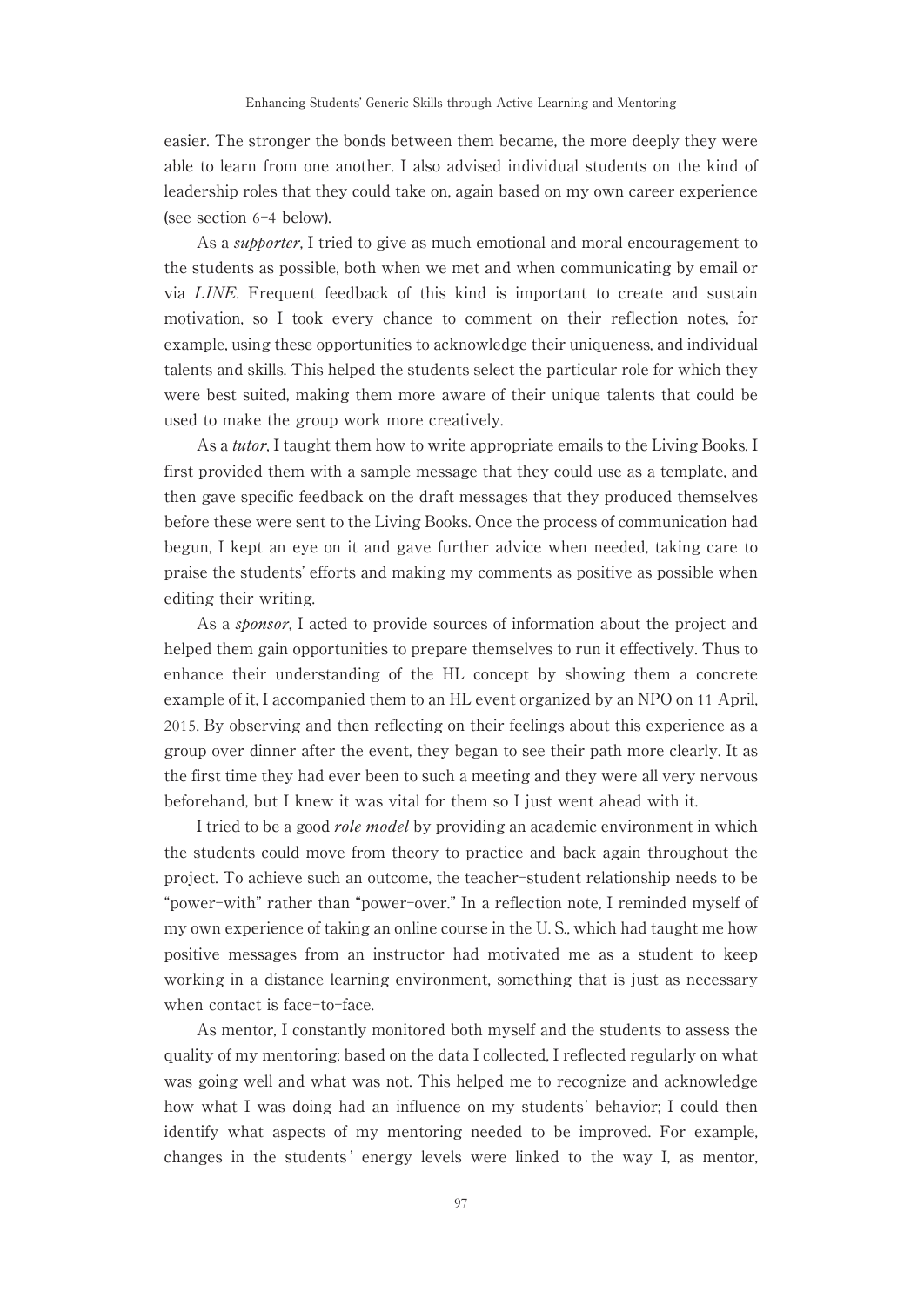interacted with them; they stagnated and became reluctant to carry out tasks when given too much help, which I then tried to avoid; in contrast, they worked harder and took more independent action when encouraged by positive words and expressions of appreciation for their leadership from me. It was not always easy to judge exactly how much support to give but, in general, I tried to let them do as they wanted and assisted them only when needed, for example by sharing my own experiences. I also tried to keep balanced personal boundaries with them, since establishing and maintaining the proper personal distance between mentor and students is vital for a healthy relationship.

## 5. Implementing the Human Library Project: The Main Event

The main HL event, involving 43 people, took place on July 12, 2015. On this hot, sunny day, seven Living Books, five from the local neighborhood, and two from further afield, came to the campus. Each Living Book was assigned a classroom to ensure privacy for the group attending the session. Details of the HL schedule and the topics of the Living Books are as follows. Living Books were joined by 10 participants from the university (seven student Librarians [the seventh being a volunteer in his fourth year], two staff helpers, and myself), while the remainder were Borrowers from the local community. Together with an additional student

|    | Topics of Living Books                                                                                                                                | $11:00-$      | $11:45-$  | $12:15-$                                                                       | $13:00-$       | $1:45-$       |
|----|-------------------------------------------------------------------------------------------------------------------------------------------------------|---------------|-----------|--------------------------------------------------------------------------------|----------------|---------------|
|    |                                                                                                                                                       | 11:30a. m.    | 12:15p.m. | $1:00p$ , m.                                                                   | $1:30p$ , m.   | 2:15p.m.      |
| 1. | My struggles & successes: the life of a<br>multi-talented, free spirited man as<br>singer, English tutor, and baker.                                  | $\mathcal{A}$ | A         | Lunch<br>$\mathcal{R}_{L}$<br>mingling<br>(Living)<br>Books and<br>Librarians) |                |               |
| 2. | A turning point in my life: A young<br>mother who was bedridden for 3 years by<br>rheumatism right after giving birth to<br>her first child.          | B             | B         |                                                                                | $\overline{B}$ | B             |
| 3. | A gift from heaven: The life of a man who<br>has suffered from ptosis since birth.                                                                    | $\mathcal{C}$ | C         |                                                                                | $\mathcal{C}$  | $\mathcal{C}$ |
| 4. | I am gay: The owner of a gay bar who<br>was born with gender identity disorder.                                                                       |               |           |                                                                                | D              | $\mathbb{D}$  |
| 5. | What I learned from my sister: A college<br>student recently lost her sister, a profes-<br>sional singer, to cancer.                                  | E             | E         |                                                                                | E              | E             |
| 6. | My military service experience: A South<br>Korean international student was con-<br>scripted for service in his country's<br>armed forces.            | F             | F         |                                                                                | F              | F             |
| 7. | Frustrations and Perplexity: A man<br>suffers brain damage but still appears<br>normal, and so fails to gain understanding<br>from people around him. | G             | G         |                                                                                | $\mathsf{A}$   | A             |

※ A, B, C, D, E, F, G indicate the classrooms used.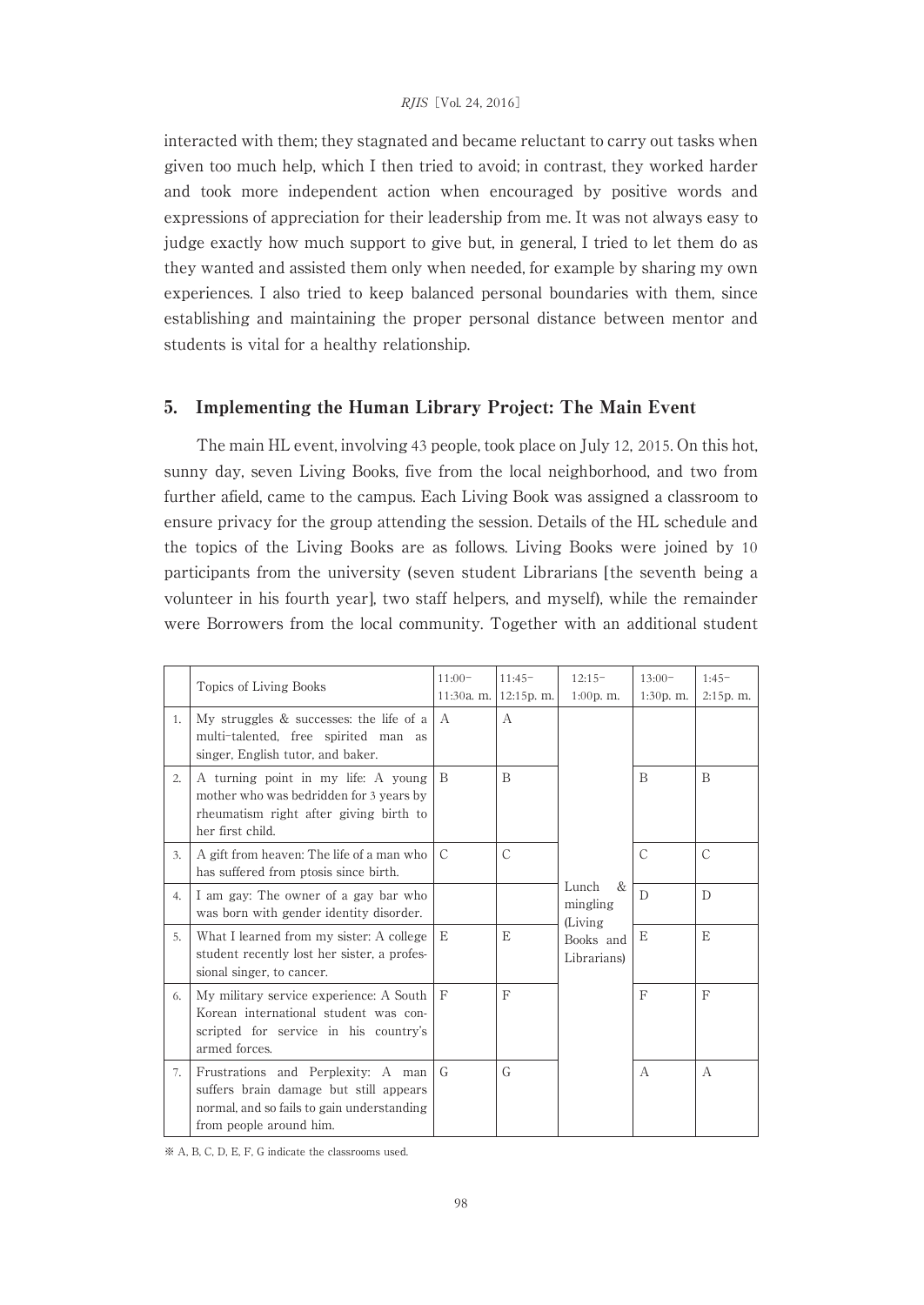and two staff members from the college who volunteered to help them, my seminar students acted not only as Librarians responsible for the smooth running of the HL event, but also as Borrowers who listened to each of the Living Books. As Librarians, the students carried out the following tasks: organizing an orientation session with the Living Books; preparing the space for the HL; manning the reception area; doing the time-keeping, one session being limited to 30 minutes; setting up the lunch tables and providing lunch boxes and drinks; guiding the participants, and so on.

The Living Books and those from outside attending the event judged it to have been a success. The Borrowers were asked to complete a questionnaire before leaving. One of them said, "The thirty minutes went by so fast. I definitely want to come again," while another noted that "It was very nice to meet people whom I had never thought about meeting before and to listen to their stories," while a third reported, "I was encouraged to overcome any difficulties by listening to the Living Book." The Librarians (students) and I also had scheduled a lunch meeting with the Living Books and this provided a good opportunity to mingle and exchange thoughts and reflections on the morning session; then, after the entire event was over, we got together for another reflection session. The Living Books themselves were very positive about the event. One remarked, "It was fun getting to know the students. I wanted to talk more with them," while a second said, "At the beginning, I was nervous, but during the second session, I found that I could in fact tell people what I wanted to pass on to them."

Of course, given that this was the first time that we had trialed a HL event, not everything went smoothly, and the reflection sessions helped us to identify areas for improvement next time. For example, some participants needed more in the way of explanation about the event, so we should have provided an extra Librarian at the helpdesk in order to help them understand the concept of HL event more easily. Also, since some sessions did not attract any Borrowers, we matched up two Living Books who collaborated to improvise a dialogue on a topic of relevance to both of them, such as learning how to live with particular challenges. In spite of such blemishes, though, there were plenty of reasons for saying that, overall, the event itself had been a success.

While the event can be judged to have been valuable in its own right and the response to it pleasing, the underlying rationale of the exercise was in fact to improve the generic skills of the students who organized it and my own performance as mentor, and we must now turn to evaluating whether or not the project achieved these central goals.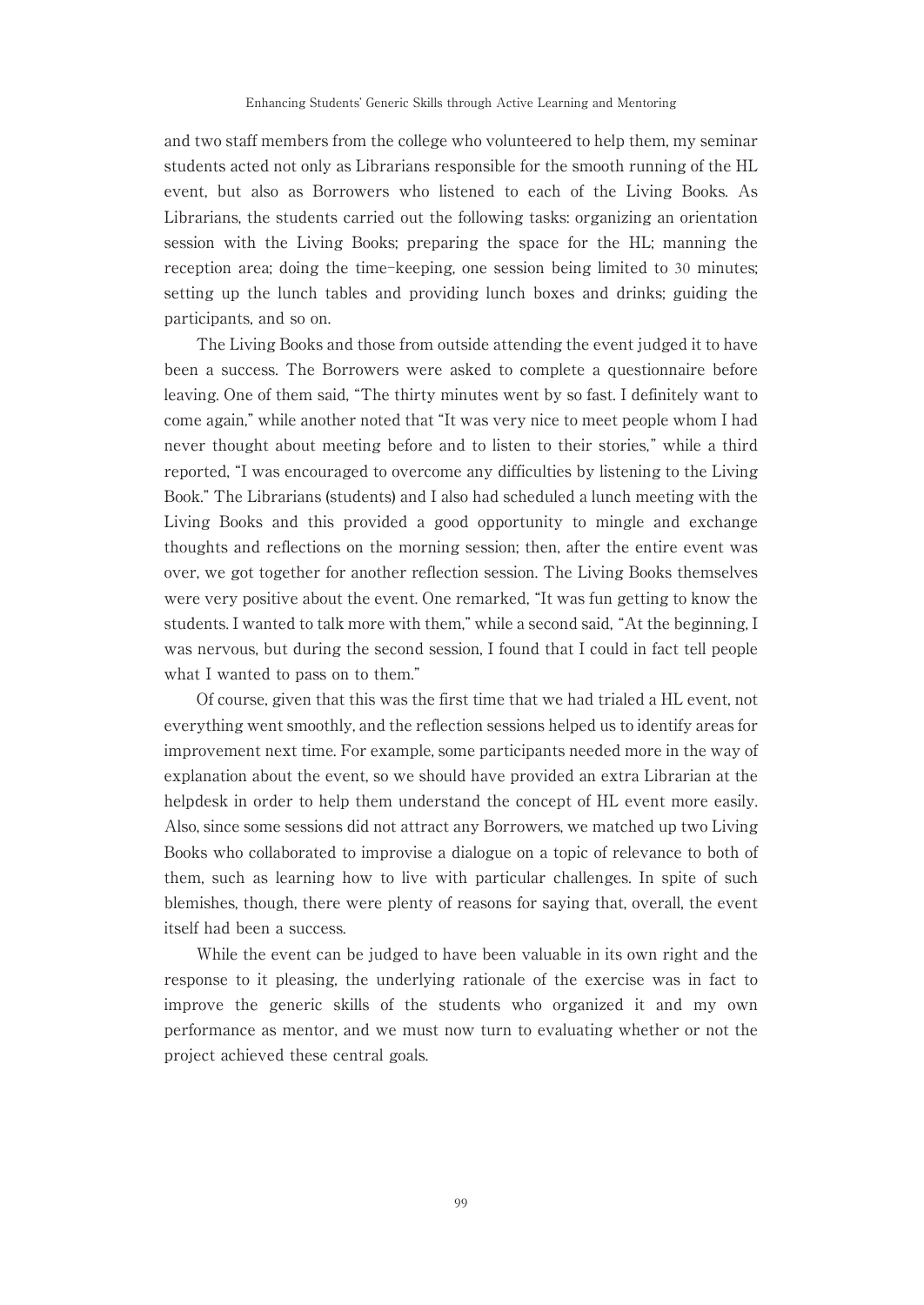## 6. Evaluating the Human Library Project: Data Collection and Analysis

When assessing changes in generic skills, it is helpful to utilize the theoretical framework provided by Relational Cultural Theory (RCT), which was developed in the 1980s by Jean Baker Miller and her colleagues in a therapeutic context (Schwartz, 2013). RCT focuses on five key elements (increased energy, self-esteem, self-awareness, ability to take action, and desire for further connection), that it considers essential if individuals are to initiate and sustain healthy relationships. These elements are often referred to as "The Five Good Things" (Jordan, 2010; Miller & Stiver, 1997) and they make RCT a very useful theory for highlighting the techniques that can help students to enhance their generic skills and so serve society better with mindsets attuned to accepting diversity and forming healthy relationships with people from different cultural backgrounds.

The present qualitative study attempts to answer the following research question; in what ways the students' generic skills were enhanced though active learning and mentoring during the Human Library project. For my research participants, I chose to use all the students in my seminar class (two males and four females) as research participants. Data collection and utilization consisted of their reflection notes, individual and group performance, group discussions on LINE (a free application for any group able to communicate by smartphone) and my own reflection notes. The data, once collected, was coded by patterns and labeled by themes for analysis. Analysis of the data identified some elements of change in all of "The Five Good Things" (Jordan, 2010; Miller & Stiver, 1997) and the findings for each of these are now presented in sequence.

#### 6-1. Students' energy

Meeting new people ( especially the Living Books) and working with other members of the seminar as part of a team certainly had an enlivening effect on the students. At the HL event in particular, they were motivated and inspired by listening to the Living Books, checking them out themselves and listening to a variety of stories about intractable diseases, gender identity disorder, gambling dependency, mental illnesses, and so on. Learning about the lives of the Living Books had a huge and energizing impact on them.

This impact was noticeable not just in increased mindfulness but also in an access of creativity; the students themselves took the initiative in creating a Facebook page to advertise the HL event on July 14, 2015, and they also publicized it via the Social Network Service (SNS) to bring it to the attention of individuals and organizations that might have been interested in it. Communication between group members was also livelier throughout the project; the students created a more cohesive and inclusive atmosphere by sending encouraging words or cute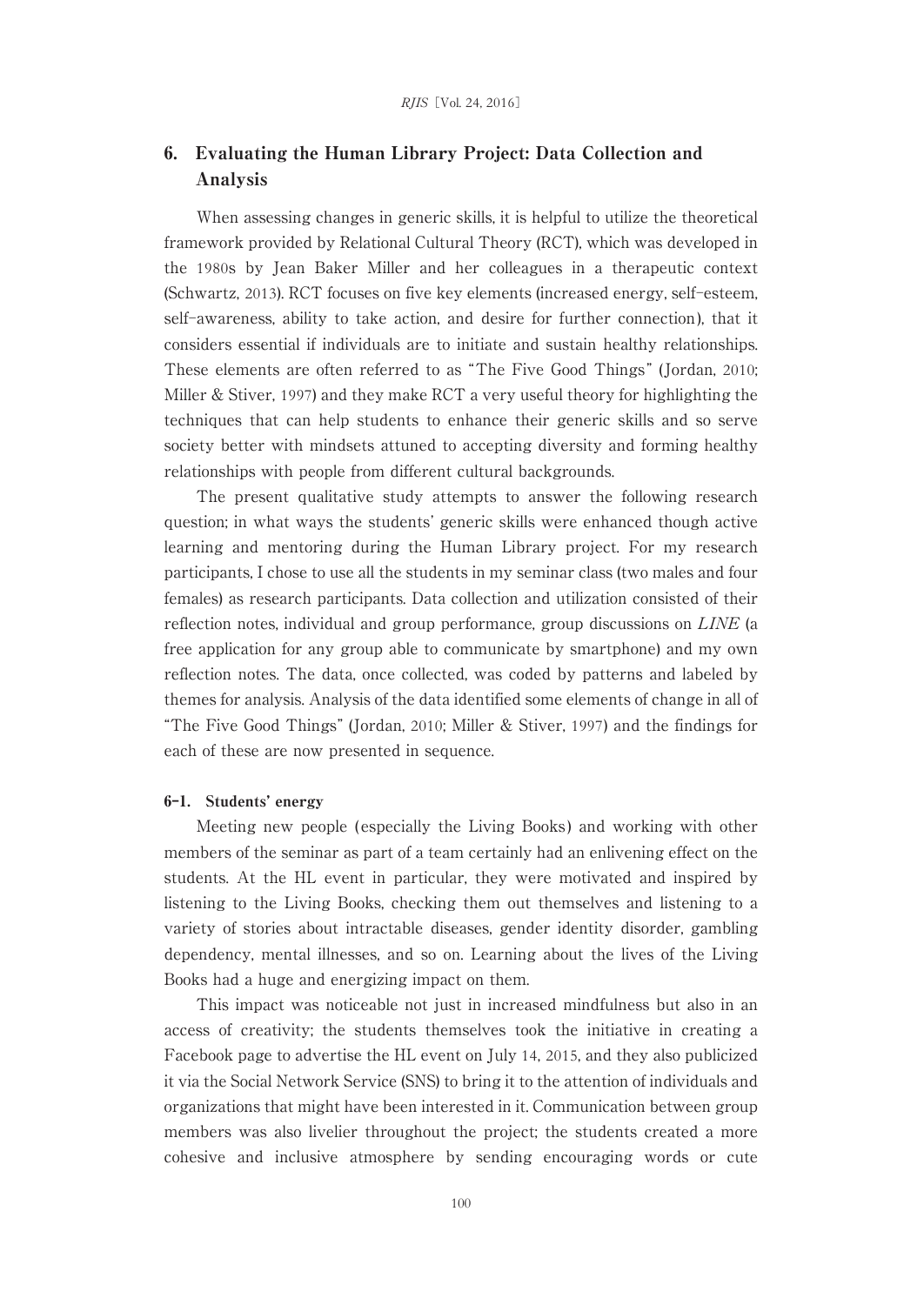emoticons on *LINE* to one another. Given the many other demands on them, they could not all devote their time and effort to the project fully, but when they felt they were perhaps not doing enough, they checked on one another via *LINE* and tried to make up for their diminished involvement by supporting and helping others in their tasks. Thus, increased energy levels helped them to develop healthier relationships.

### 6-2. Self-esteem

Conducting the HL project clearly enhanced the students' self-esteem, as reflected in their rising levels of confidence in themselves. At the HL itself, I witnessed this happening as they interacted with the Living Books and staff members. They betrayed an initial nervousness when meeting new people, especially Living Books like the hostess of a gay bar who came from backgrounds they had never previously encountered, or had even thought of encountering. But they gradually relaxed and some of their reflection notes indicated how they had enjoyed the experience and now felt it would be easier than before for them to interact when meeting people for the first time.

The students also gained confidence through making presentations to others. On the first occasion they met each of the Living Books, they made a presentation to explain the purpose of the HL project to them. They also presented with me at an academic conference called, SIETAR (Society for Intercultural Education) Japan. One student wrote in a reflection note about how "We improved our presentation skills by presenting together," while another commented that "We always work together. It helps to reduce the distance between us." Their collaborative work helped one another to gain their generic skills, too.

Another crucial change occurred as they learned how to write email messages in the appropriate manner by using honorific terms. Japanese culture is rather formal and hierarchical, and people are expected to write to one another in an appropriate manner, paying special regard to whether the other person is senior in age or status, or is a guest, when making initial contact. Generally speaking, students are not sufficiently well trained to be able to write in the correct manner and so may unwittingly give offence to the recipients of their emails. When this is revealed, a student's self-esteem can suffer.

Improving the students ' writing skills certainly helped to boost their self-esteem. As one student wrote in a reflection note, "I gained team work, positive attitude and manner of speaking and writing toward older people through the HL project. " But it would also, of course, be beneficial to them in terms of future job-hunting; recruiters evaluate positively those students who can talk and write in the appropriate manner and form.

#### 6-3. Self-awareness

Students certainly gained greater self-awareness as a result of participating in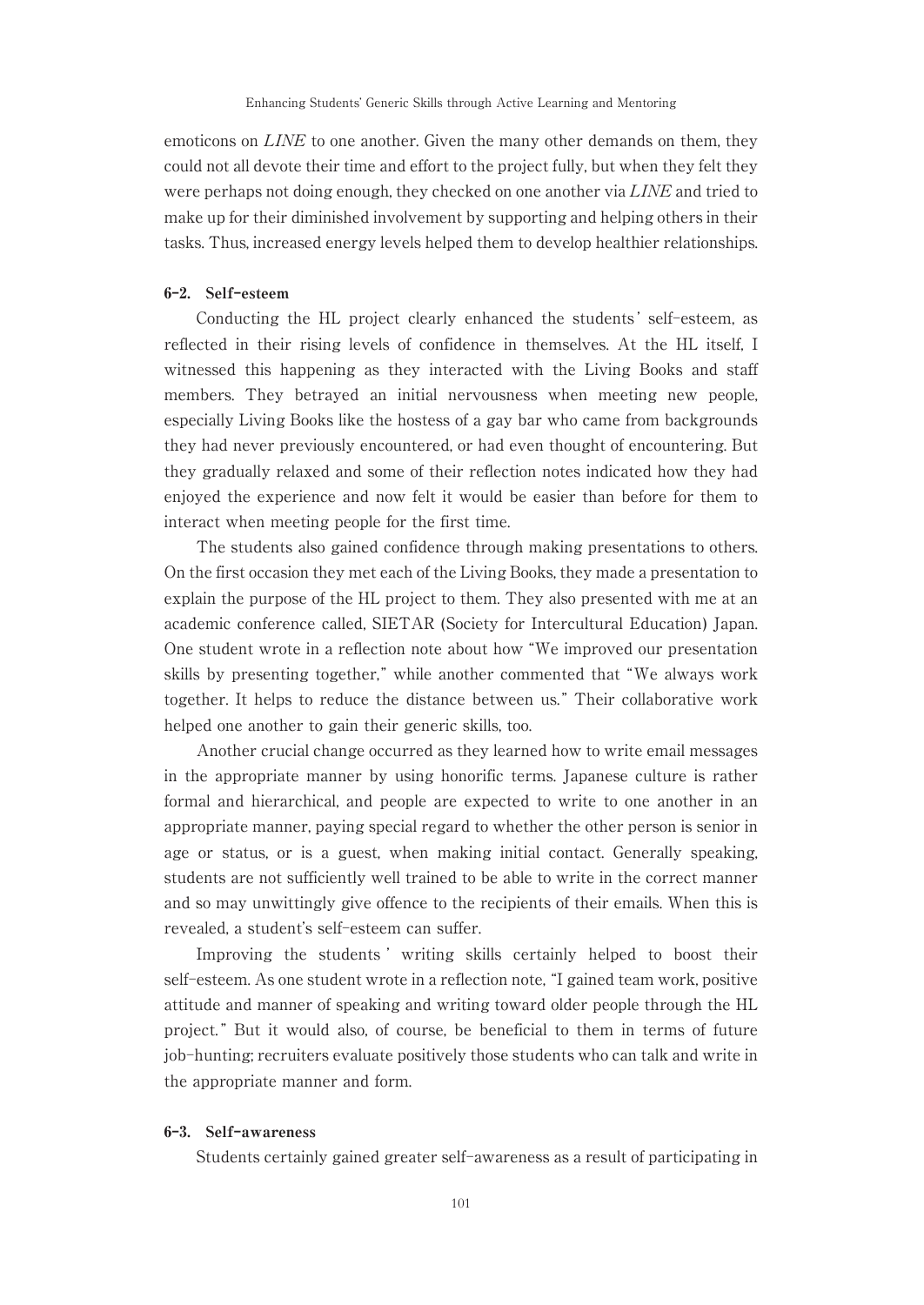#### RJIS[Vol. 24, 2016]

the project. One of them in particular made considerable progress here. At the beginning of the project he was something of a passenger in the group, not taking on any role and not even replying to messages from other group members, including myself. This was frustrating, but we tried not to react negatively to his attitude, acting mindfully instead by continuing to email or send him messages on LINE. Whenever he still did not reply, I talked with him in person, and this gradually had an effect. He began to build positive relationships with his team members and started to work better. He acknowledged that he had not made much of a contribution at first, but became more aware of his attitude and changed it as a result of support from his fellow team members. His reserved personality meant that he preferred to avoid taking risks; however, he was responsible for working with a Living Book who had had ptosis from birth, and who told him that it was a gift from heaven. This had a big impact on the student, and he learned something about the importance of liking himself and being confident, which changed his frame of reference and allowed him to become more positive about himself. He wrote in his final report that he had become better able to understand himself over the course of the project. Another student also shared with me how he had changed his frame of reference in respect of homosexuality by listening to a Living Book. He told me that he noticed his own prejudice on the subject, and this experience had made him more objectively aware of his frame of reference. At the same time, he learned the importance of discovering diversity in society.

For students to increase their self-awareness and change their frames of reference, self-reflection is necessary. Frequent feedback from me on their reflection notes helped them to think again about what they had experienced while working as a team. I also assigned a final written report in which they had to reflect on their own performance, on the way the team had worked, on what they had gone well and what had not, and what they had learned from the project. I also asked them to evaluate and write positive assessments of the other members of the team.

#### 6-4. Ability to take action

One student wrote in her final report that she learned how to take a leadership role by showing consideration for other team members. This student was very responsible and efficient; every time we had a meeting, for example, she wrote up the minutes and sent them to me the same day. She was definitely a leader in the group, but was too reserved and needed some encouragement to take on an overtly leadership role. We talked about how she might become more comfortable about doing this, and I outlined some different leadership styles. She said that she could best take on a leadership role by asking her team members if there was anything she could do to help, rather than becoming a recognized director of the team. In other words, she was most comfortable leading the group from behind.

Other students also made contributions to the team by finding suitable Living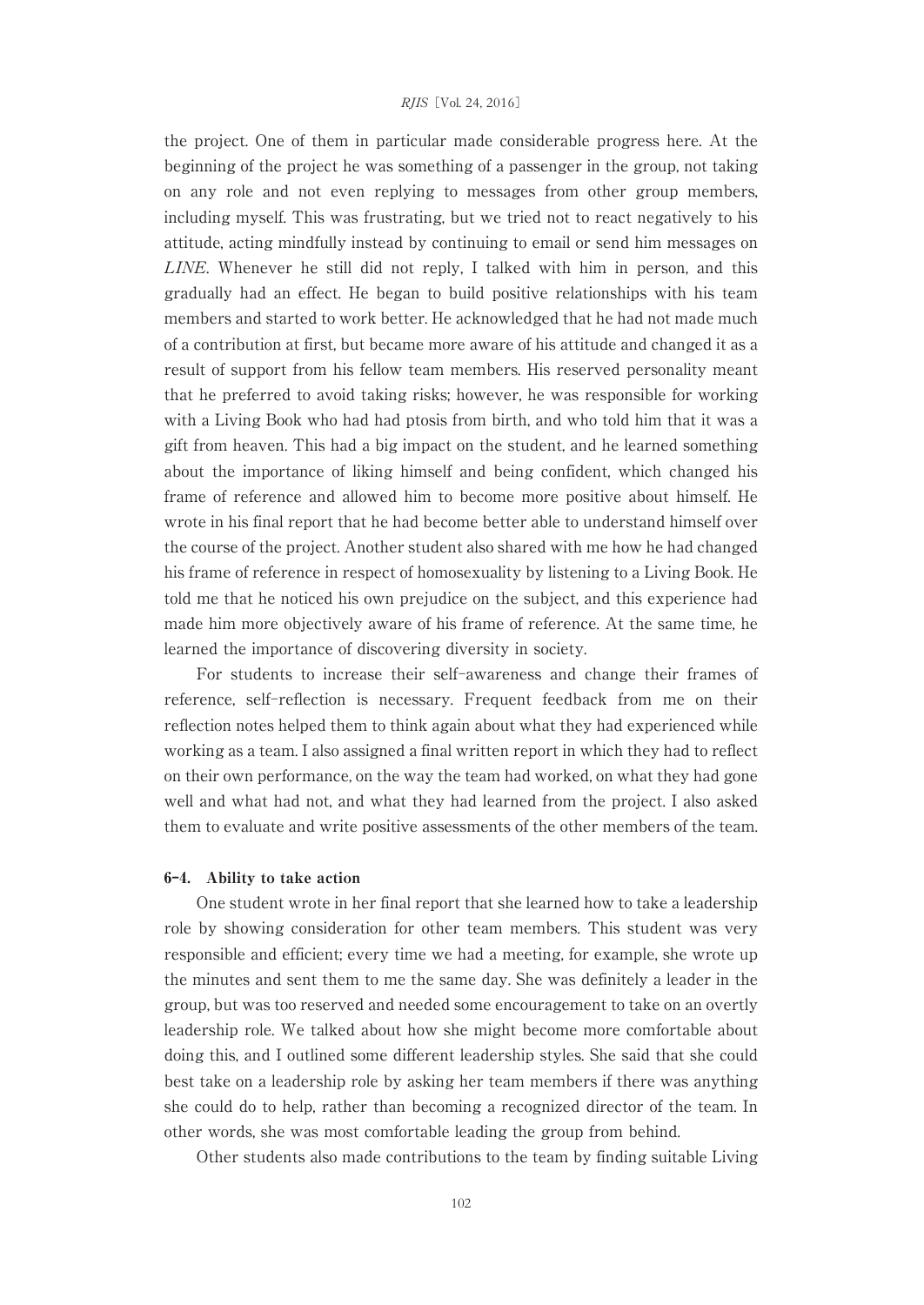Books. This was the hardest part of the project, but they took the initiative in asking around and found some people willing to taking on the role of a Living Book. By advertising the HL event and in particular by creating a Facebook page, as noted above, they attracted a response; one Living Book volunteered after viewing the Facebook page. He was the one of the first Living Books in Japan and so was able to give us much useful advice about running the event. The students also created posters and delivered 1000 fliers in the neighborhood of the college. Observing them in action demonstrating their autonomy and taking risks was very pleasing.

#### 6-5. Desire for further connection

Through the project, the students demonstrated an enhanced desire for further connection as a result of their involvement. Both orally and in their final written report they let me know that they were now more willing to connect with strangers to broaden their worldview. For example, one student wrote that the HL could serve as a beginning for solving many other problems including school violence, aging issues, and dependence/addiction issues, since listening to other people in this way was a very powerful incentive for change. One commented as follows:

In order to learn from people from different cultural backgrounds, we need to talk in person. It is important to see their facial expressions and discern what they are thinking. The HL allows us to do that. If I had not experienced the HL, I am sure that I would never have felt like this.

The Living Books' courageous attitude in facing reality made a huge impact on the students, and stimulated them to talk more freely about themselves; after the event, one student told me about his own experience of having intractable disease, while another reflected on her experience of working with her Living Book as a partner and said, " I want my Living Book partner to know about me; it is not enough that I only got to know about her."

The students were also clearly proud of having provided this opportunity for the benefit of the community and were enthusiastic about continuing the HL program into the future to sustain the links between the college and the community. The HL project also stimulated their desire for further connection by providing multiple opportunities for communication, both via the internet and LINE, and face-to-face when reporting to, and consulting with, the group. The whole process helped the students to enhance their generic skills and this also stimulated their desire for further connection.

## 7. Limitations of the Study

The major issue here concerns the dual role that I played in this project as mentor and as researcher. Switching between these is not easy, and it could have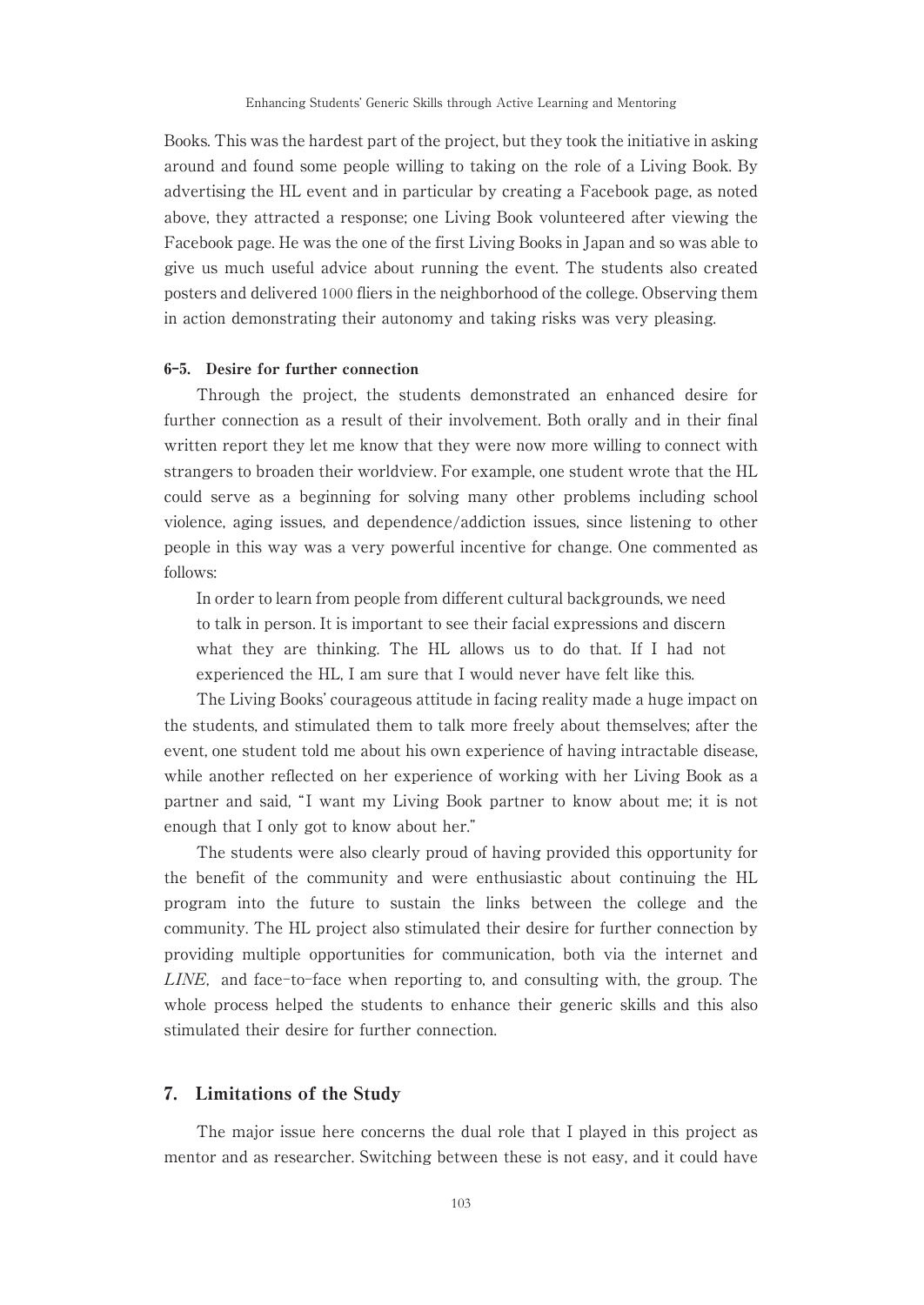been confusing to the students. In responding to my researcher's persona, students may not have felt sufficiently comfortable to be entirely open with me when talking about their HL project experiences. I really needed to conduct individual interviews with the students to uncover their true feelings about their work as a group, and to get their real views on my own interventions during the project. Additionally, conducting focused group interviews would have been helpful, since these would have given the group the chance to reflect on the HL event collectively and could have generated more insights. Reorganizing the data chronologically would also have been helpful in revealing how and to what extent my mentoring helped to reduce students' uncertainty about team-working.

## 8. Implications for the Future Research

In order to enhance students' generic skills, especially their relational skills, the differences between how a teacher mentor students and how students mentors other students need to be investigated to promote more effective student learning. If future research demonstrates that student-student mentoring is more effective than teacher-student mentoring, I will need to train students to act as mentors for the next generation of students in my seminar class as we carry the HL project forward.

## 9. Conclusion

Active learning, especially project based learning, is not easy to facilitate, but it is effective in enhancing students' generic skills, especially the relational skills that are vital in fostering collaborative and healthy human relationships. The experience of mentoring students during the HL project taught me a great deal more than I had expected; in fact my students acted, albeit unwittingly, as my teachers, which was very rewarding. Learning is only really possible when people are connected, and the closer such connections, the better the quality of the learning. For the students, the whole experience brought about very considerable changes in their outlook, and it is also safe to conclude that the HL project clearly resulted in the enhancement of their generic skills, and particularly the relational skills that are essential for global citizenship and leadership.

#### References

- Clayton, B., Blom, K., Meyers, D., & Bateman, A. (2003). Assessing and certifying generic skills: What is happening in vocational education and training? NCVER Adelaide, South Australia: NCVER, 2003
- Freire, P. (1972). Pedagogy of the oppressed. HarmondsWorth: Penguin.
- Freire, P. (1999). Pedagogy of the oppressed. New York: Continuum Publishing Co.